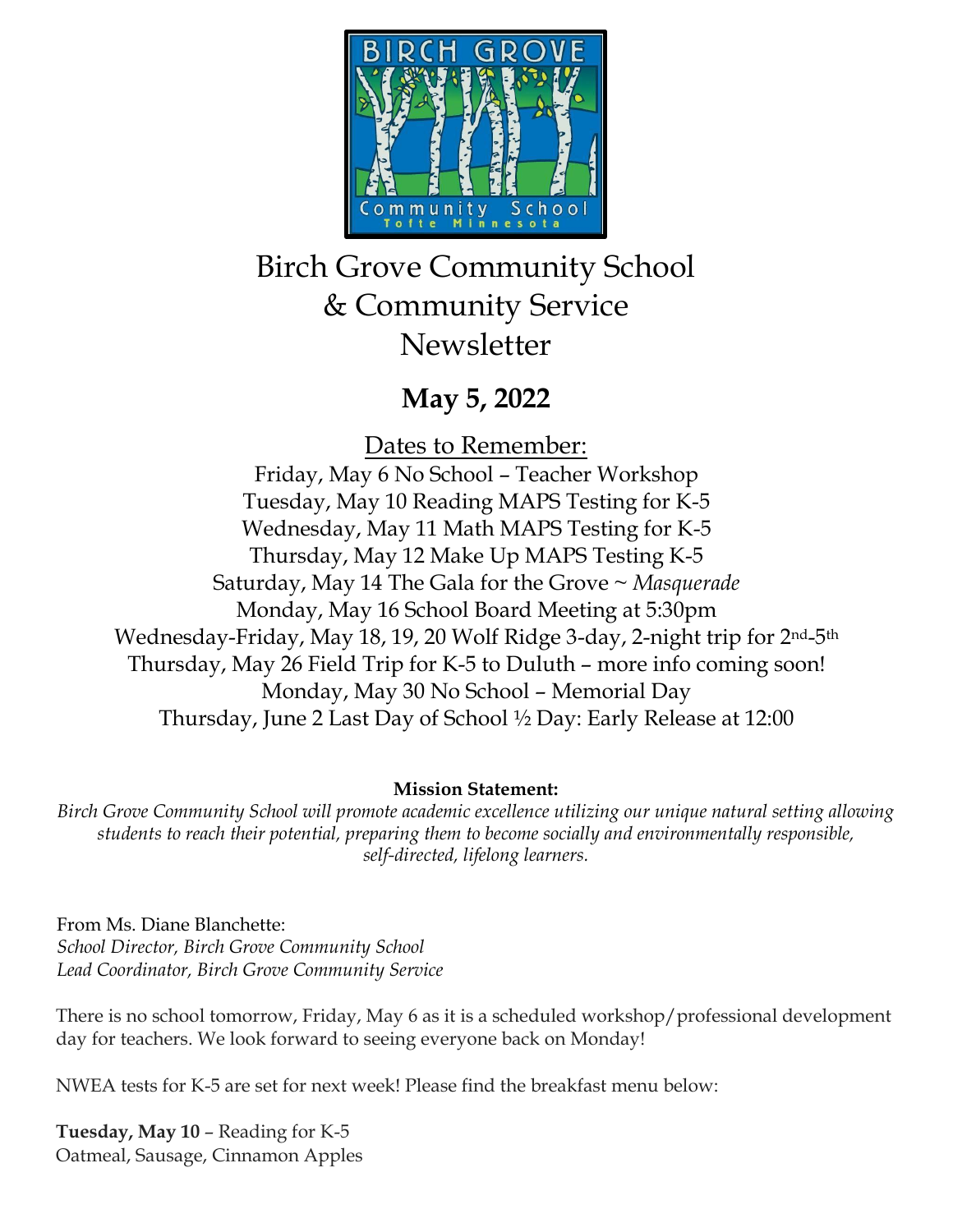**Wednesday, May 11** – Math for K-5 Bread Pudding, Sausage and Fruit

**Thursday, May 12** – Make-Up Tests Waffles, Bacon, and Fruit

Please make sure that your child gets extra sleep the night before testing. We want to give them every edge that we can so that they are able to do their best on the test. Let them know that you expect them to do their best work and show off their big brains! Thank you!



### **Enrolling Now! We have a few spots left!**

The school year Saplings Program (Sept-May) is now enrolling for the 22-23 year. This program has a continued 4 of 4 STAR Parent Aware rating! Transportation is available along our regular bus stops. Please recommend this program to those that you know that have children ages 3-5. Space is limited! [https://www.birchgroveschool.com/Saplings-](https://www.birchgroveschool.com/Saplings-Program)[Program](https://www.birchgroveschool.com/Saplings-Program)



#### We have 10 tickets left!!

The Gala for the Grove ~ *Masquerade*, BGCS's biggest fundraiser, is finally back and set for **Saturday, May 14**. For more information and how to get tickets, go to the school website at [www.birchgroveschool.com](http://www.birchgroveschool.com/) under the Events Page/Gala for the Grove. Tickets are \$75 and there are sponsorships available for individuals and for businesses. Please suggest sponsorship to any businesses that you know or that you work for, or suggest a donation to the live auction or raffle. As a small school, Birch Grove

Community School is grateful for the support of local businesses, individuals, our families, and the community that we serve. Sarena Nelson, school board member, is leading this event and can be contacted concerning donations of items at **sarenanelson@yahoo.com**. Please help us to make this fundraiser a great success!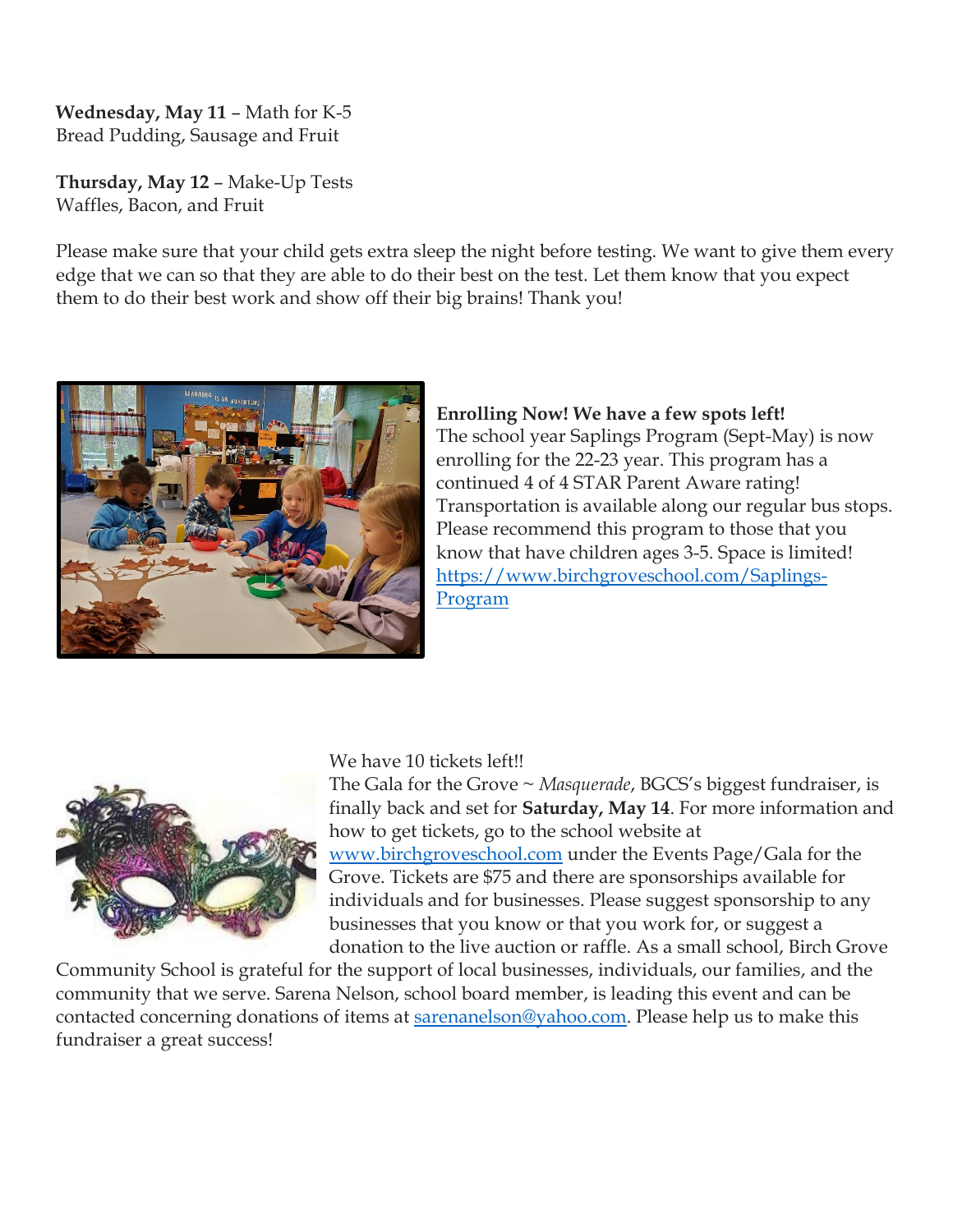One of the joys of living up North - Every Friday is "Flannel Friday" at Birch Grove! Join us!



If you have any questions or concerns, please do not hesitate to contact us: [birchgrove@boreal.org](mailto:birchgrove@boreal.org) ~ Birch Grove Community School Email [bgcommunityservice@boreal.org](mailto:bgcommunityservice@boreal.org) ~ Community Service Email 218-663-0170 ~ School Phone 218-663-0170 ext. 26 Community Service Phone Website: [www.birchgroveschool.com](http://www.birchgroveschool.com/) School Spirit Store: [http://birchgrove.logosoftwear.com](http://birchgrove.logosoftwear.com/) School Spirit Store Coupon Link: [https://www.logosoftwear.com/coupons.php](https://l.facebook.com/l.php?u=https%3A%2F%2Fwww.logosoftwear.com%2Fcoupons.php%3Ffbclid%3DIwAR2Xqd17qslymSELe8_VeVgOevR-QsZi3Qz3QuYTsWuNO2GLWjqyiQ62ICs&h=AT2z_Mc6YstEexFQ0i5rW-HO4fVUjQWMG_mHzx48fuw3yADOJuSHwXhN9MQfmKFDZxVhPbfBgLy6FDYrV0SZiN-UApxljZJM83a99ykkj6B8CMjcjkNw3W_Q7esHr8EHSDY6&__tn__=-UK-R&c%5b0%5d=AT3hJTZO-D9y88WW55bnY7TKagKxE33cxX646tzqglmwc95PJrJ3IYR9biVvFaLzk80QBN6o7R5n96uR3pNcGUR2nS6jY3yHy4SJEISdB3KoMVhV6OckeZsezEKQYZjMowKojD5TLi5DzP_AyBUXCERIZcNHwoDXS9DzEjlTMuD3pg) Face Book: [Birch Grove Community School and Community Services #4145 | Facebook](https://www.facebook.com/birchgrovecommunityschool/)



\_\_\_\_\_\_\_\_\_\_\_\_\_\_\_\_\_\_\_\_\_\_\_\_\_\_\_\_\_\_\_\_\_\_\_\_\_\_\_\_\_\_\_\_\_\_\_\_\_\_\_\_\_\_\_\_\_\_\_\_\_\_\_\_\_\_\_\_\_\_\_

## **From Ms. Alayna Carrier and Ms. Mari Maldonado**

*Sapling Teachers, Birch Grove Community Service* 

This week our theme was zoo animals and our focus was letter "Zz". We learned about different zoo animals like lions, giraffes and zebras. We made fun crafts to go along with them like, a paper plate lion, a toilet roll giraffe, and a finger-painted zebra! We also played an animal game called "I'm just walkin" where we pretended to be different zoo animals, the Saplings enjoyed this game quite a bit! The Saplings were able to explore many zoo books and color different zoo animals in art center. For the letter "Zz", we had a dotter work sheet and a "Zz" is for zebra trace and color sheet. We also read a "Zz" book and talked about things that start with the letter.

It is finally getting warmer and we are loving it! We are starting to have lunch outside again $\circledcirc$ Enjoy your weekend!

218-663-0170 ext. 21 [alayna.carrierbgcs@gmail.com](mailto:alayna.carrierbgcs@gmail.com) [mariprovi.maldonadobgcs@gmail.com](mailto:mariprovi.maldonadobgcs@gmail.com) ~~~~~~~~~~~~~~~~~~~~~~~~~~~~~~~~~~~~~~~~~~~~~~~~~~~~~~~~~~~~~~~~~~~~~~~~~~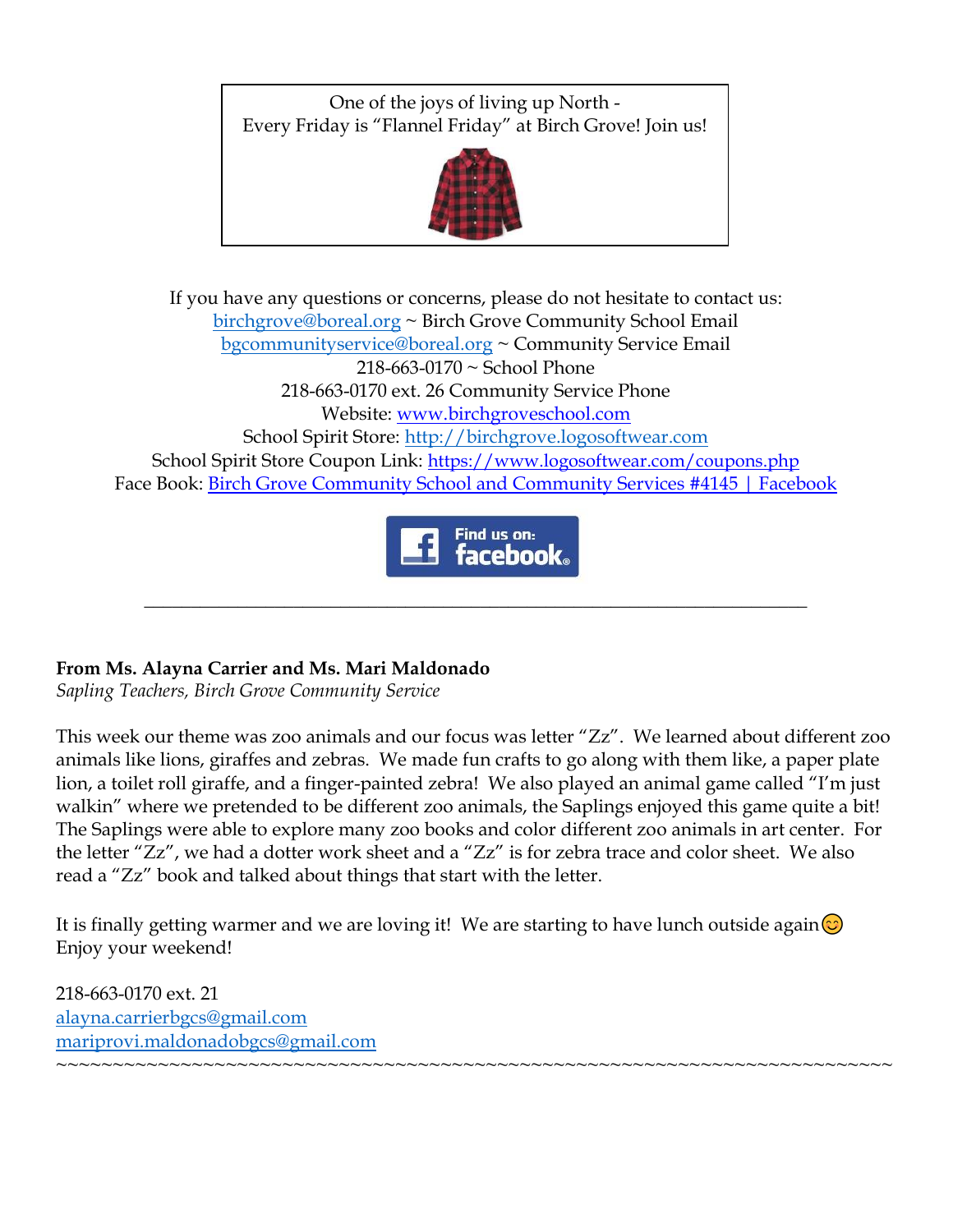#### **From Ms. Sara Knottski**

*K & 1 Grade Elementary Teacher*

The Kindergarteners and 1st graders are doing their MAP testing next week on Tuesday and Wednesday. Make sure that they get plenty of sleep next week! I am excited to share the results with you at the end of the school year. It is always fun to see growth from the beginning of the school year to the end!

This week, K/1 reviewed all grade-level topics in math. They all did a great job remembering old topics! We played lots of games to review. In language arts, we are continuing to practice reading, writing, and spelling! It is time to focus on perfecting grade-level skills!

We mastered our math facts and earned a party! We will do some kind of kid choice party next Friday. We will be doing more ticket drops for tickets to treasure over the next few weeks. Make sure to be logging all reading and math facts practice so your student can receive tickets!

Have a great weekend!

218-663-0170 ext. 22 [sara.knottskibgcs@gmail.com](mailto:sara.knottskibgcs@gmail.com)

**From Ms. Sara Silence** 

*2nd & 3rd Grade Elementary Teacher*

This week seemed shorter than short! We did have a large case of the wiggles, which is usual when we really notice spring is here. We have been trying to wrap up most of our units and projects only leaving two to concentrate on for end of year.

~~~~~~~~~~~~~~~~~~~~~~~~~~~~~~~~~~~~~~~~~~~~~~~~~~~~~~~~~~~~~~~~~~~~~~~~~~

Our chicks will be hatching next week! They have moved into the "lockdown" phase. This means Thursday was the last day we could open the incubator to candle the eggs. We checked on a few, noticing that they have much less room to move. The chick dubbed "Jumpy" was much more subdued, having less room for his dance moves.

Our focus for the rest on the year in reading and math will be reviewing and securing skills already taught. For language arts we will focus on finding evidence. Answering the question, "How do you know?" We will continue our phonics rules, but also as a review. Most kids just need time to read independently by themselves or someone else to practice the skills they have!

Country research packets will go home Monday. If starting on the year end project, kids discussed starting the planning stage, adding a title, and adding some of the facts they know well-like their favorite food!

Keep working hard!

218-663-0170 ext. 26 [sara.silencebgcs@gmail.com](mailto:sara.silencebgcs@gmail.com)